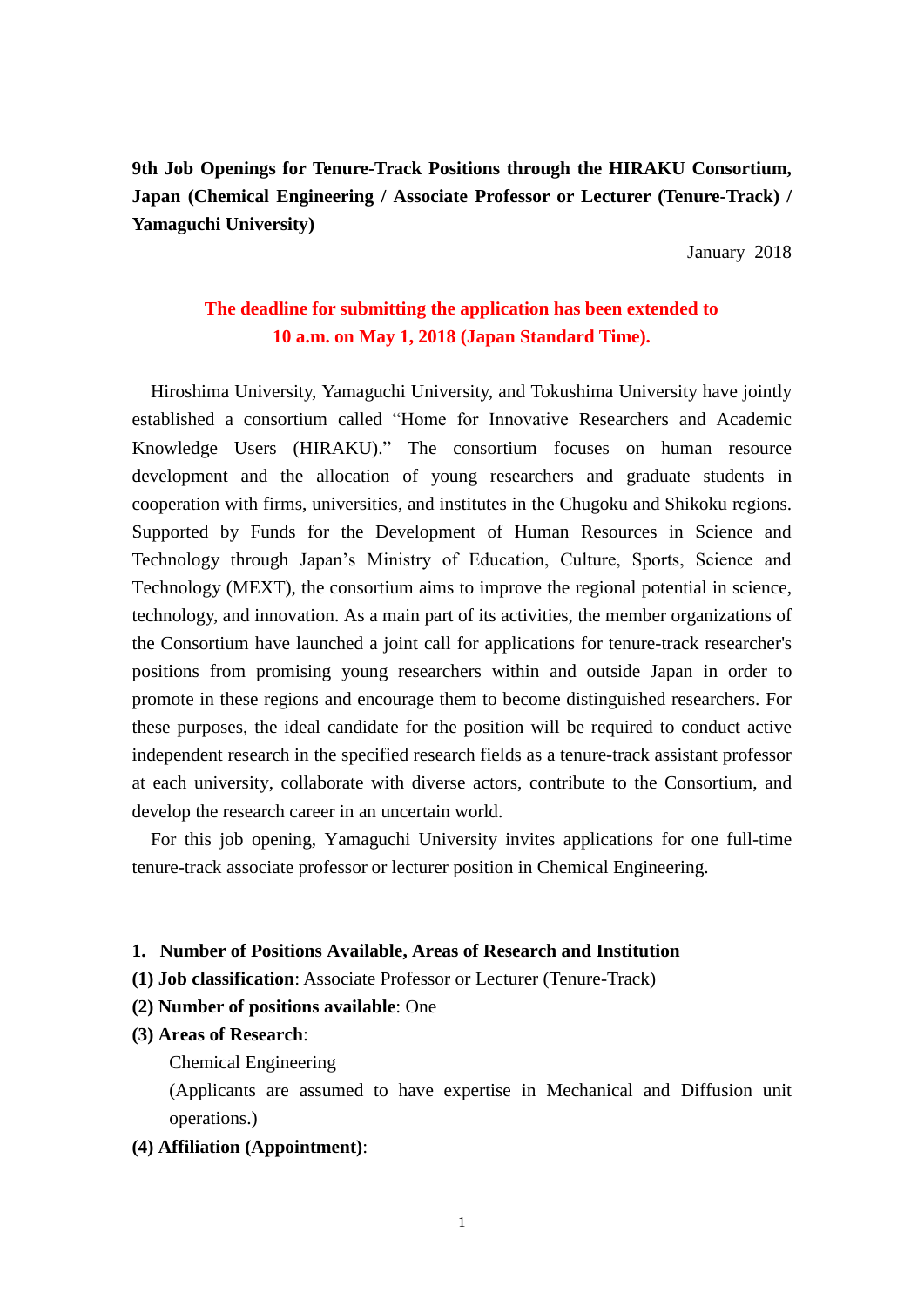Graduate School of Science and Technology for Innovation, Yamaguchi University

### **2. Application Requirements**

Applicants must satisfy all of the following requirements.

- ① Applicants should hold a PhD that was acquired after April 1, 2007, or have equivalent research experience, and should be under 40 years old (\*1) as of April 1, 2017.
- ② Applicants should be able to communicate in English.
- ③ Applicants should be able to lecture and provide research supervision to undergraduate and graduate students in Japanese or English.
- ④ Applicants should be able to begin working immediately after October 1, 2018, and no later than the end of the Japanese fiscal year 2018.
- ⑤ Applicants should actively contribute to science, technology, and innovation.

\*1: Applicants who participated in the mandatory clinical practice in Japan are eligible to apply unless they are 43 years old or older as of April 1, 2017. Since this project is supported by Funds for the Development of Human Resources in Science and Technology under MEXT, these age restrictions are subject to exceptional treatment by the Ordinance for Enforcement of the "Koyou taisaku" Act 1-3 (1-(3-2)).

# **3. Employment Conditions**

## **(1) Term of Appointment**

-The term of appointment is from October 1, 2018, to September 30, 2023.

- -An associate professor or lecturer (tenure-track) of this job opening could possibly change his or her workplace within the consortium organizations through an agreement between the consortium and the associate professor or lecturer. In such a case, the term of appointment will remain the same, and the associate professor or lecturer will adhere to the standards of each organization.
- -The associate professor or lecturer will receive midterm evaluations by September 2021 and final evaluations by March 2023. The associate professor or lecturer who passes his or her tenure reviews with Yamaguchi University will receive a tenured position, which is on a permanent basis with a mandatory retirement age.
- -Depending on the final evaluation by the consortium, an associate professor or lecturer holding this position could be appointed by an organization that participates in the consortium through an agreement between the associate professor or lecturer and the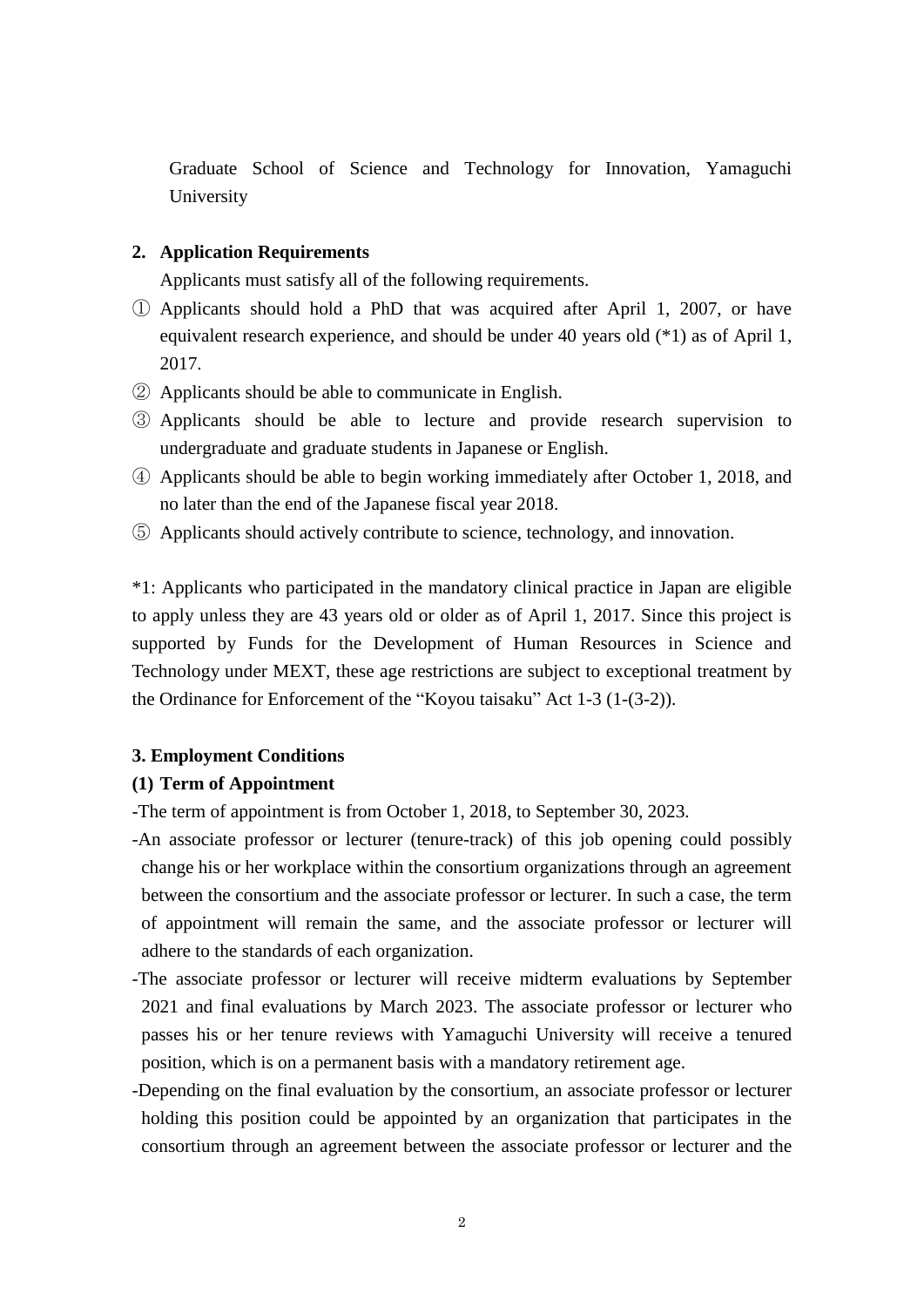organization.

#### **(2) Annual Salary**

- ① Annual salary, including allowances, will be approximately 4,800,000-6,600,000 yen depending on the successful applicant's research experience (salaries will be calculated according to the annual salary rules of Yamaguchi University).
- ② Various types of insurance (The Ministry of Education, Culture, Sports, Science and Technology Mutual Aid Association, unemployment, and accident compensation) are available to an associate professor or lecturer of Yamaguchi University.

#### **(3) Work Conditions**

- ① The employment conditions and regulations of Yamaguchi University shall apply as deemed appropriate.
- ② The first place of employment will be located on the Tokiwa campus of Yamaguchi University.
- ③ A discretionary working-hour system is in place for professional work. This means associate professors or lecturers can manage their own working hours, although formal working hours are considered to be 7 hours and 45 minutes a day.
- ④ A maternity and childcare leave system will be applied.

### **4. Work Description**

An associate professor or lecturer holding this position will be required carry out the associate professor or lecturer's work of each organization and contributions for the consortium as listed below.

- ① Conducting research activities inside and outside the consortium based on the research plan ("research effort" should be more than 60%)
- ② Actively working to obtain external research funds
- ③ Producing research outputs (e.g., publication in SCI journals and/or patents)
- ④ Disseminating research outputs to society, including presenting results at international conferences
- ⑤ Giving lectures and advising undergraduate and graduate students in their research
- ⑥ Participating in activities related to external research funds (even research activities related to external funds will be included as part of the research effort)
- ⑦ Being involved in other duties as considered necessary by each organization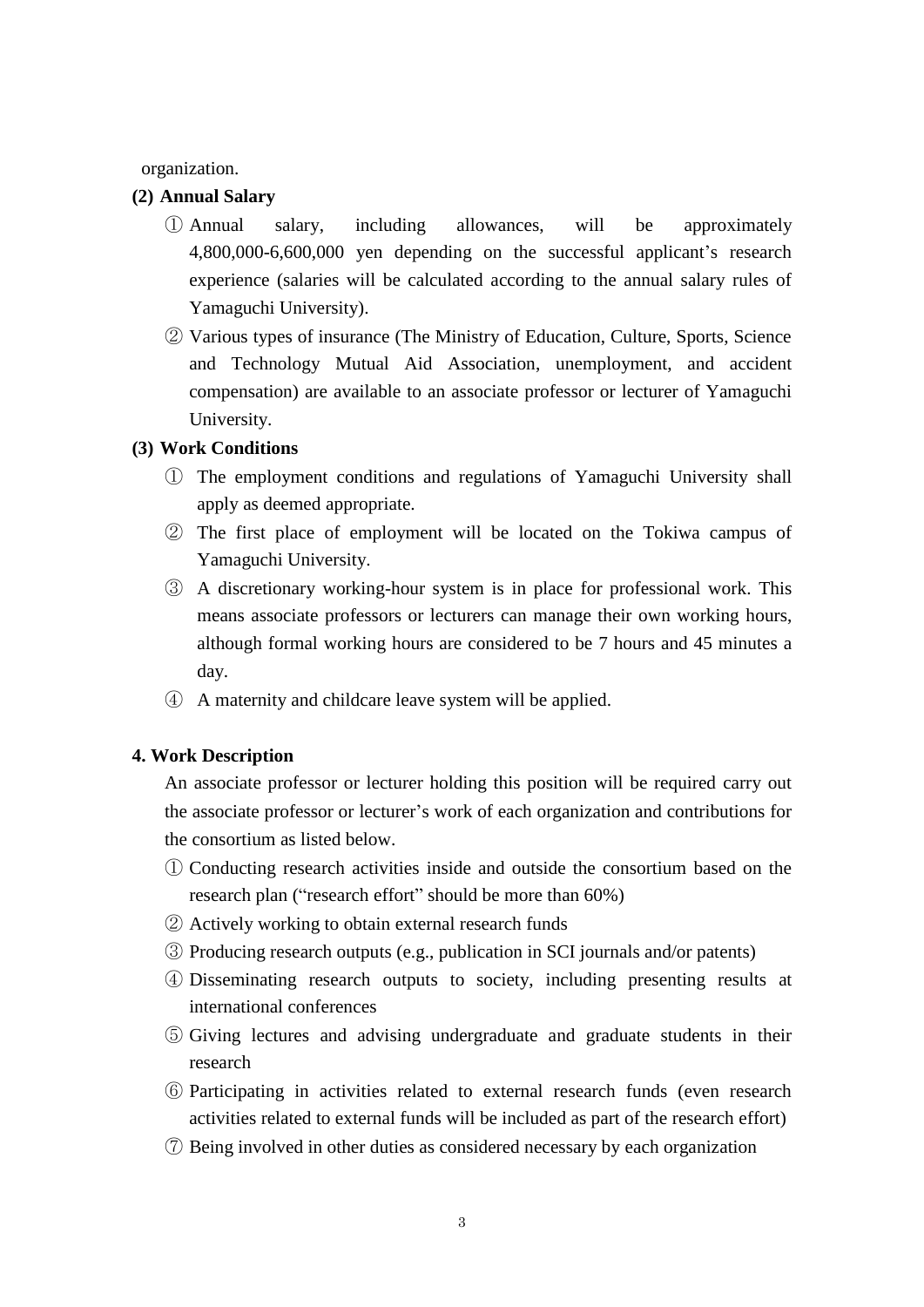- ⑧ Planning and operating international meetings, symposiums, and network activities organized or co-organized by the consortium
- ⑨ Attending training, lectures on faculty development, etc., conducted by organizations in the consortium
- ⑩ Being involved in other duties as considered necessary by the head of the executive committee of the consortium

#### **5. Special Notices Related to the Consortium**

- **(1) Role of the consortium in this job opening, processes for employment and career development in the consortium**
	- -Application materials should be submitted to the secretariat of the HIRAKU consortium. The council of the consortium will determine the successful candidate after consulting with the organization that will accept the candidate. The successful candidate will then be hired by the organization as a faculty member (hereinafter referred to as a Consortium Assistant Professor).
	- -The term of the Consortium Assistant Professor will be same as 3(1).
	- -For the betterment of his or her development as a researcher, the Consortium Assistant Professor might be able to conduct his or her research at other organizations inside or outside of the consortium. Such arrangements should be made through an agreement between the consortium and the Consortium Assistant Professor.
	- -Consortium Assistant Professors are expected not only to conduct excellent research but also to be involved in consortium-related teaching, networking, and training activities to further their career development as researchers.
	- -Consortium Assistant Professors are expected to provide experiences and information for the consortium through the activities described above, via evaluation and training processes with their mentors in order to assist us in improving this system.
	- -Thus, applicants will be evaluated based on not only their research results and potential but also their ability to collaborate with diverse actors and develop their research careers by utilizing the research and training opportunities described above.

#### **(2) Research Funds**

During the first fiscal year, about 5,000,000 yen (\*2) will be provided to each Consortium Assistant Professor as a start-up fund. In addition, during the term of appointment, about 500,000 yen per year (\*2) will be provided for the consortium activities such as for training and registration costs for domestic or international conferences. These funds must be used in accordance with the regulations of the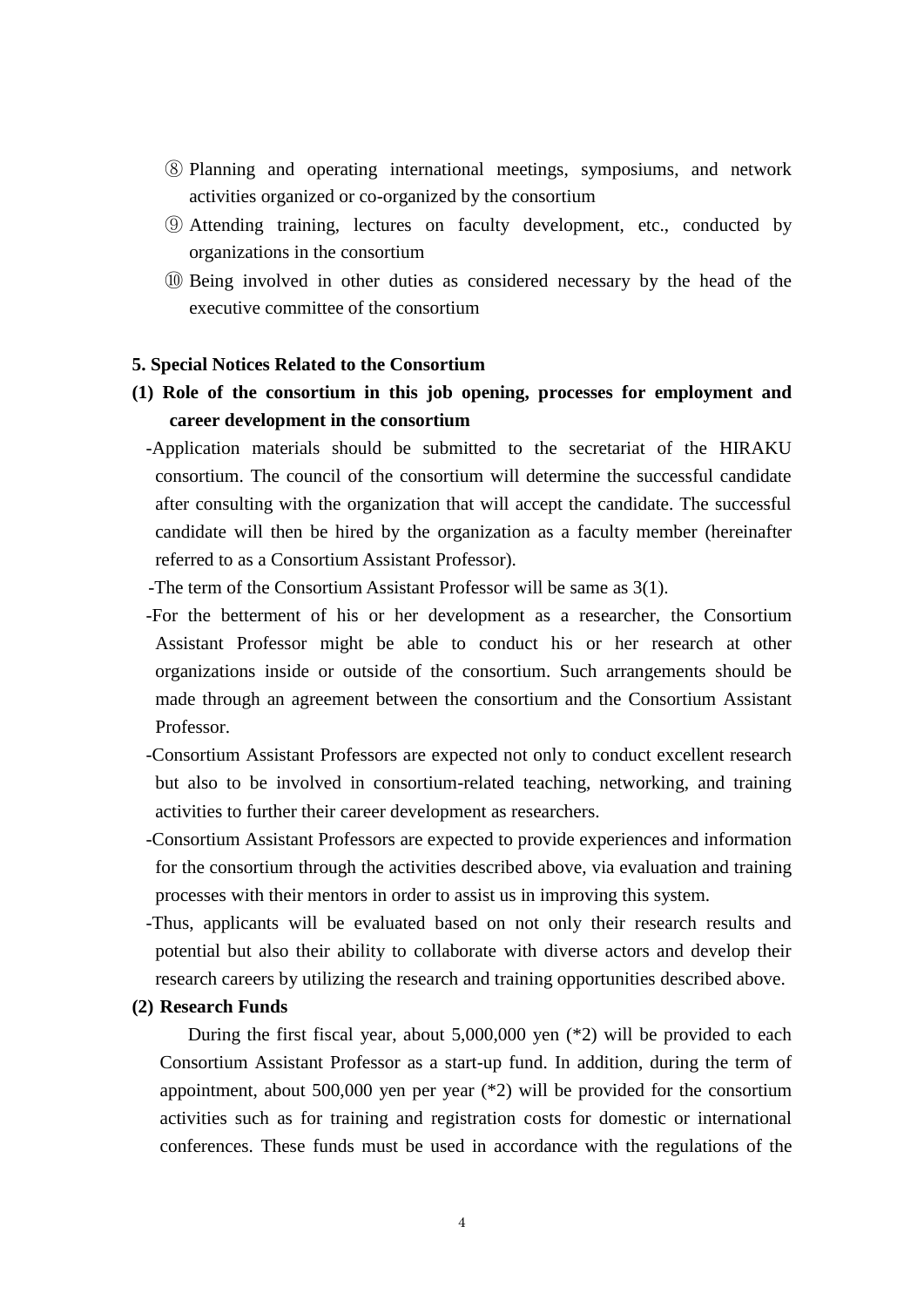workplace, the funding agencies, and the Japanese government.

\*2: The amount could change depending on the grant-in-aid situation.

### **(3) Personnel Support**

- ① Research and teaching education will be supported by mentors who are senior researchers in the consortium.
- ② Other research and teaching activities will be supported by university research administrators (URAs).

### **(4) Additional Remarks**

Personal research spaces (offices and laboratories) will be preferentially allocated for Consortium Assistant Professors.

#### **6. Application Materials**

### **(1) Application Documents**

- ① Curriculum vitae (including expected research field and workplace as bellow, using application form 7)
	- Graduate School of Science and Technology for Innovation, Yamaguchi University

-Chemical Engineering

- ② List of research activities (e.g., books, reviews, original papers, conference proceedings); attach copies of no more than five major papers
- ③ Summary of past research activities (up to four pages on A4 paper including figures)
- ④ Research plan at the consortium (up to four pages on A4 paper including figures, a future research plan for five years to come)
- ⑤ Aspirations for contributions to science, technology, and innovation (one page on A4 paper)
- ⑥ List of references
- \*All of the above documents must be written in English or Japanese and be filled in the application form. The application form can be downloaded from the following URL: http://home.hiroshima-u.ac.jp/hiraku/younger\_tenuretrack/

#### **(2) Inquiries about Applications**

Please contact us with any questions by e-mail at:

General information and procedure of this job opening:

consortium-koubo@office.hiroshima-u.ac.jp

(Secretariat of the HIRAKU consortium)

Specific information for the research environment of this job opening: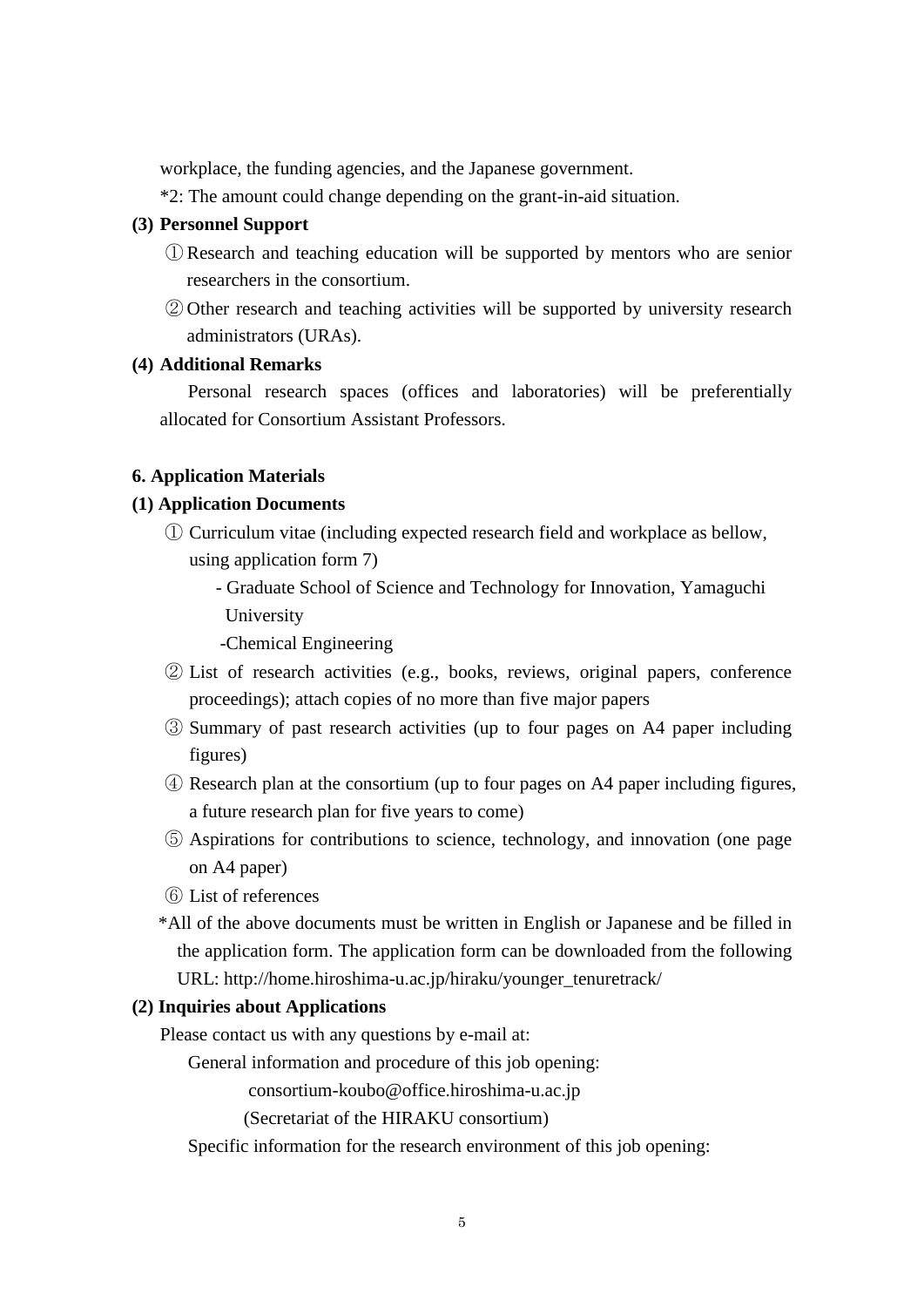imai@yamaguchi-u.ac.jp (Tsuyoshi Imai, Head of Department, Department of Sustainable Engineering, Yamaguchi University)

## **(3) Protection of Private Information**

Private information related to the application is protected by the Personal Information Protection Law and the consortium's regulations (for the moment, we will invoke the regulations of Hiroshima University). Personal information related to submitted documents may be provided to other organizations in the consortium, through the council and/or executive committee of the consortium, with strict measures to avoid information leakage.

#### **7. Deadline for Submission and the Selection Process**

### **(1) Deadline for Submission**

The deadline for submitting the application is 10 a.m. on April 2, 2018 (Japan Standard Time).

### **(2) Submission**

All documents should be submitted in PDF format with the file name  $Consortium(9)$  (last name of applicant first initial) (e.g., Consortium(9) (Einstein A)) to the following e-mail address:

# **consortium-koubo@office.hiroshima-u.ac.jp**

(Secretariat of the HIRAKU consortium)

The total file size must not exceed 10 MB. Larger documents may be submitted in separate files numbered as follows: 1/2, 2/2, etc. File compression must not be used. The secretariat will send a confirmation of receipt to each applicant. It is strongly advisable to make sure this confirmation message arrives after submitting the application.

### **(3) Selection Schedule**

① The first screening (by the specific research area)

- The results of the first screening will be announced by e-mail to applicants around late May 2018.
- Successful candidates from the first screening will be given information about the second screening.
- There is a possibility that an interview will also be conducted during the first screening. In this case, the transportation cost for the interview will not be reimbursed.

② The second screening (by interview) will be conducted around June or July